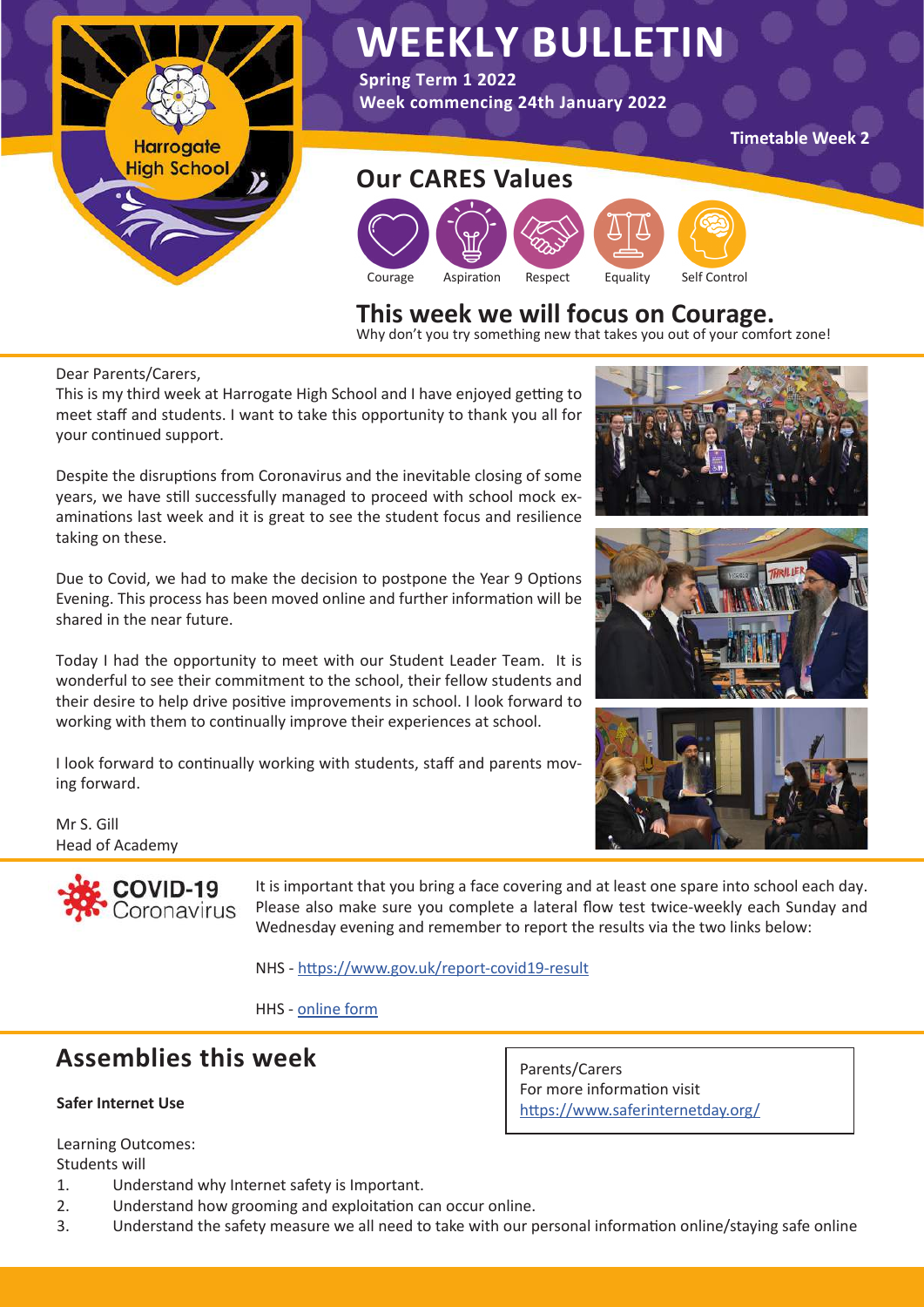#### **Notices**

**Punctuality**: Make the most of every day by being on time for registration each morning and punctual to every lesson.

**Dress code**: Wear your school uniform with pride! When you wear our school uniform you act as ambassadors for Harrogate High School. We expect it to be worn correctly with shirts tucked in, correct shoes and blazer on. Teachers will be checking your uniform at the start of lessons and as you leave the classroom. Show pride in yourself and your school and be proud to wear the uniform correctly.

#### **Dates for Diary**

| 26th January         | Youth Sport Event                           |
|----------------------|---------------------------------------------|
| 1st February         | Parents Forum                               |
| 4th February         | Harrogate District Walk to School Day       |
| 10th February        | Yr 10 Parents Evening online via SoundCloud |
| 7th - 9th February   | Yr 8 Residential Group 1                    |
| 14th - 16th February | Yr 8 Residential Group 2                    |
| 16th February        | Yr 11 Parents Evening online via SoundCloud |
| 17th February        | Dance Showcase                              |
| 17th February        | Immunisation Team in school                 |

#### **New Caterers**

We have received some great feedback from students regarding the new caterers, Aspens. Although initially the change in menu was a bit of a shock for some, and there were some students who were hesitant to try new food, the reaction now seems to be a positive one. Students that had previously chosen the same food every day, are now trying new things and varying their diet, which is fantastic!

Constructive feedback from students on all issues, either directly to the school office or through their form representative is always welcomed.





The DEAR lesson next week will take place on Wednesday period four.

The year 7 students will be reading an extract from "The Ruby in the Smoke" by Philip Pullman and the year 8 students will be reading an extract from "The Girl of Ink and Stars" by Kiran Millwood Hargrave.

Please can you remind your children to bring their private reading book to school with them on Wednesday?